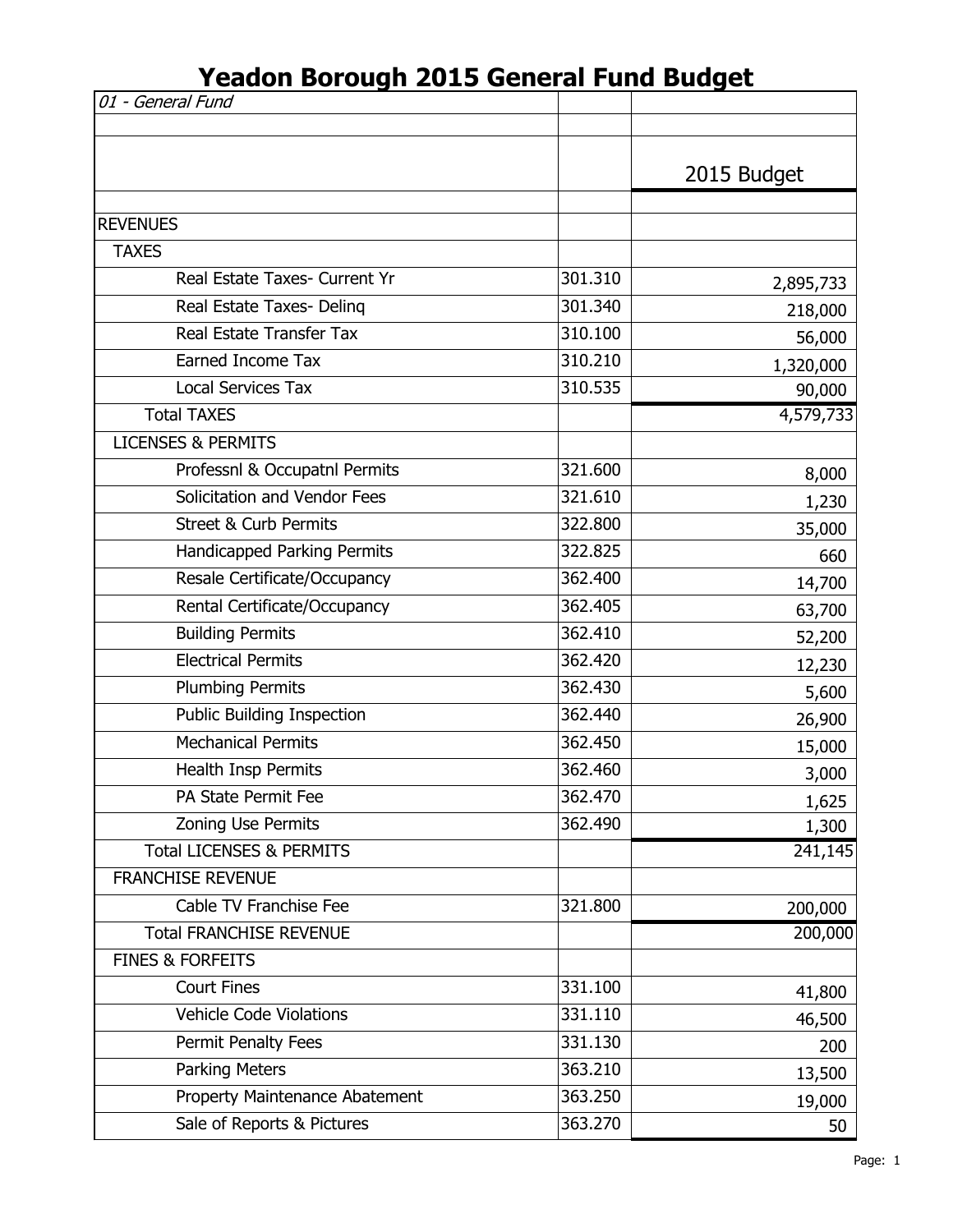| <u>readon Borough Zots General Fund Budget</u> |         |         |
|------------------------------------------------|---------|---------|
| <b>Total FINES &amp; FORFEITS</b>              |         | 121,050 |
| <b>INTEREST, RENTS &amp; ROYALTIES</b>         |         |         |
| Dividend Income                                | 340.000 | 200     |
| <b>Interest Earnings</b>                       | 341.000 | 2,000   |
| Rent of Land (Clear Channel)                   | 342.100 | 24,960  |
| Rent of Buildings Borough Hall                 | 342.200 | 20,500  |
| Total INTEREST, RENTS & ROYALTIES              |         | 47,660  |
|                                                |         |         |
|                                                |         |         |
|                                                |         |         |
| <b>FEDERAL</b>                                 |         |         |
| Federal Grants-COPS-LLEBG-JAG                  | 351.020 | 5,000   |
| FEMA\PEMA                                      | 351.025 | 0       |
| <b>Total FEDERAL</b>                           |         | 5,000   |
| <b>STATE</b>                                   |         |         |
| Economic Development - EIP                     | 354.010 | 0       |
| <b>Public Utility Realty Tax</b>               | 355.010 | 5,559   |
| Alcoholic Beverage Tax                         | 355.080 | 450     |
| Post Retirement Payment                        | 355.100 | 2,378   |
| Foreign Casualty Ins Prem Tax                  | 355.120 | 170,000 |
| Foreign Fire Ins Premium Tax                   | 355.130 | 61,000  |
| Recyclables (904 Grants)                       | 355.140 |         |
| <b>Total STATE</b>                             |         | 239,387 |
| <b>LOCAL GOVERNMENTAL UNITS</b>                |         |         |
| County Liquid Fuels Tax                        | 358.050 | 12,353  |
| <b>Other Grants</b>                            | 358.100 | 3,332   |
| <b>Total LOCAL GOVERNMENTAL UNITS</b>          |         | 15,685  |
| <b>CHARGES FOR SERVICES</b>                    |         |         |
| <b>Hearing Fees</b>                            | 361.340 | 2,000   |
| Sale of Maps & Publications                    | 361.500 | 80      |
| <b>Special Police Services</b>                 | 362.100 | 900     |
| Sale of Accident Reports                       | 362.110 | 14,600  |
| <b>Crossing Guard Fees</b>                     | 362.500 | 18,645  |
| Demolition                                     | 362.501 | 200     |
| Plan Review Fees                               | 362.510 | 200     |
| Dumpster Permit                                | 362.540 | 1,000   |
| Hazardous Materials Removal                    | 364.320 | 10      |
| Sale of Recyclables                            | 364.410 | 50      |
| <b>Total CHARGES FOR SERVICES</b>              |         | 37,685  |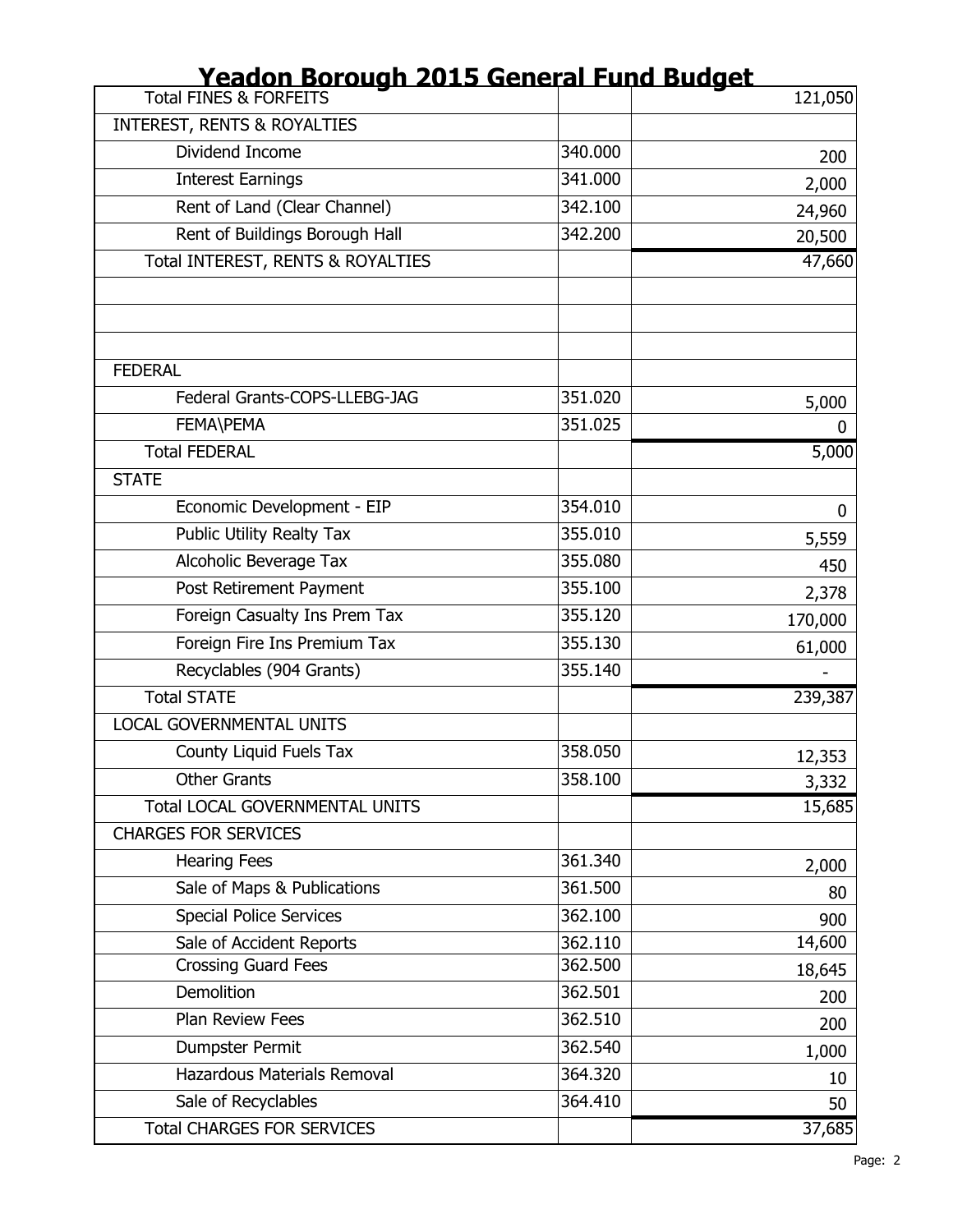| MISCELLANEOUS REVENUES                          |         |                    |
|-------------------------------------------------|---------|--------------------|
| Miscellaneous Revenues                          | 380.000 | 12,500             |
| Contributions\Donations - Priv                  | 387.000 |                    |
| Program Revenue-Recreation                      | 387.500 | 9,000              |
| Flag Day Events Revenue                         | 387.550 | 1,000              |
| <b>Total MISCELLANEOUS REVENUES</b>             |         | 22,500             |
| OTHER FINANCING SOURCES                         |         |                    |
| Non Operating Revenue                           | 390.500 | 1,000              |
| Sale of General Assets                          | 391.100 | 0                  |
| <b>Transfer from Sewer Fund</b>                 | 392.008 | 75,000             |
| <b>Transfer from Refuse Fund</b>                | 392.040 | 75,000             |
| Transfer from Capital Fund                      | 392.300 | 100,000            |
| <b>Tax Anticipation Notes</b>                   | 394.100 | $\Omega$           |
| Use of Prior Years' Fund Bal.                   | 395.000 | 0                  |
| <b>Total OTHER FINANCING SOURCES</b>            |         | 251,000            |
| <b>Total REVENUES</b>                           |         | 5,760,845          |
|                                                 |         |                    |
|                                                 |         |                    |
|                                                 |         |                    |
| <b>EXPENDITURES</b>                             |         |                    |
| <b>GENERAL GOVERNMENT</b>                       |         |                    |
|                                                 |         |                    |
|                                                 | 452.452 |                    |
| Yeadon Youth Employment Pgm<br><b>Bank Fees</b> | 480.031 | 1,200              |
| <b>Total GENERAL GOVERNMENT</b>                 |         | 11,200             |
| LEGISLATIVE BODY-COUNCIL                        |         |                    |
| Salaries of Elected Council                     | 400.110 | 10,000             |
| <b>Council Benefits</b>                         | 400.150 | 21,400             |
| Council FICA/SUI/FUTA                           | 400.151 | 20,750             |
| Miscellaneous Expense                           | 400.239 | 1,637<br>500       |
| Newsletter/Communications                       | 400.329 |                    |
| Dues/Subscriptions/Memberships                  | 400.420 | 1,000              |
| <b>Transcription/Cart Services</b>              | 400.453 | 1,000              |
| Meetings & Conferences                          | 400.460 | 15,000             |
| Employer FICA/SUI/FUTA                          | 429.151 | 10,000<br>$\Omega$ |
| <b>Total LEGISLATIVE BODY-COUNCIL</b>           |         | 71,287             |
| ADMINISTRATION                                  |         |                    |
| Salary of Borough Manager                       | 401.121 | 0                  |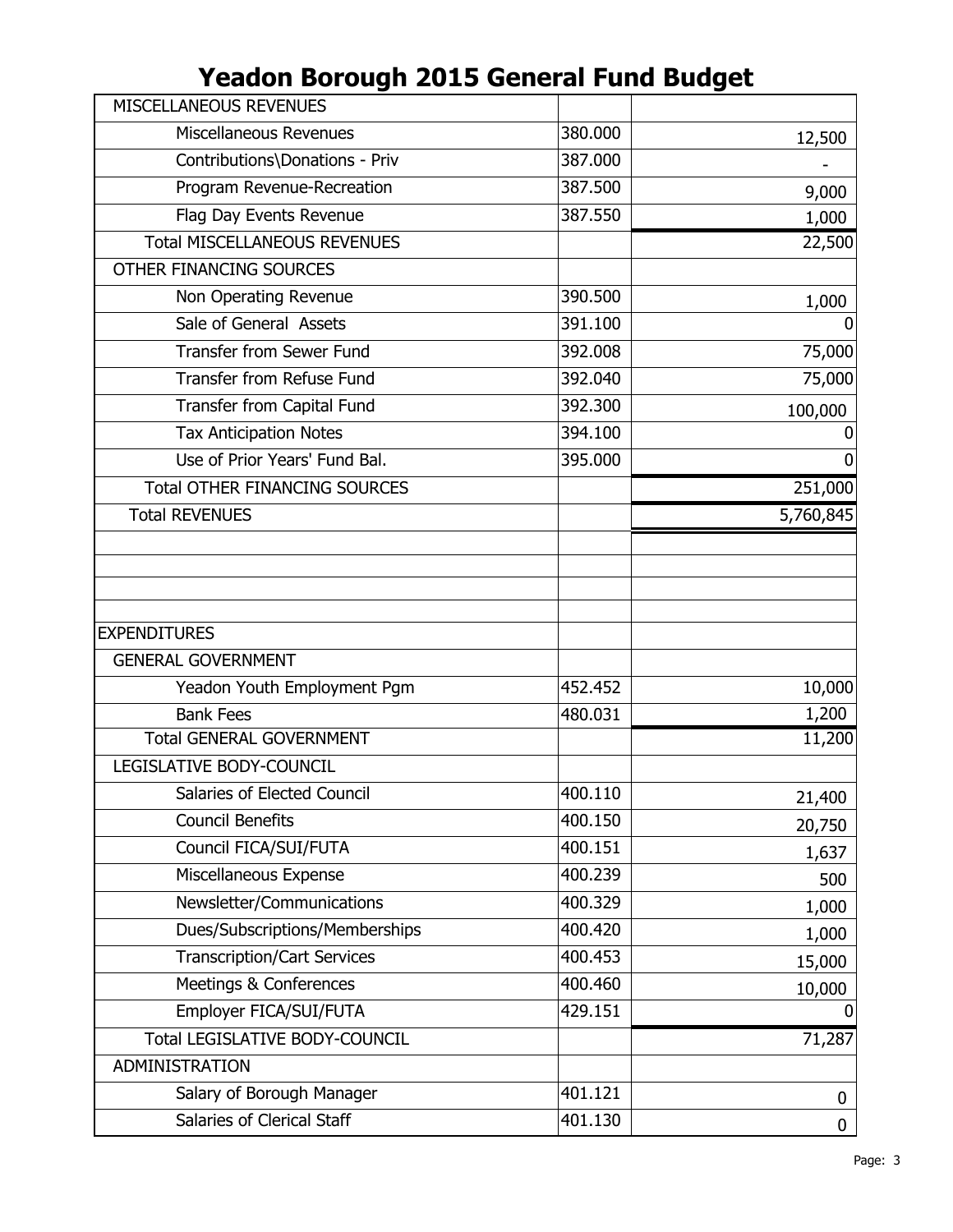| <u> Duruuyii Zuli</u>                 |         |          |
|---------------------------------------|---------|----------|
| Salaries of Professional Staff        | 401.140 | 0        |
| <b>Admin Benefits</b>                 | 401.150 | 0        |
| Admin FICA/SUI/FUTA                   | 401.151 | 0        |
| Non-Uniform Pension Contrb.           | 401.160 | 25,085   |
| <b>Admn Office/Operating Supplies</b> | 401.210 | 8,000    |
| Technology                            | 401.213 | 17,500   |
| <b>Small Tools/Minor Equipment</b>    | 401.260 | 750      |
| Mgmt. Professional Services           | 401.310 | 165,000  |
| Monthly Telephone Services            | 401.321 | 15,000   |
| Postage/Delivery                      | 401.325 | 1,600    |
| Advertising/Printing/Binding          | 401.340 | 10,900   |
| Repair & Maintenance                  | 401.370 | 750      |
| <b>Admin Leases</b>                   | 401.374 | 10,500   |
| Admin-Dues/Subs/Memberships           | 401.420 | 2,500    |
| <b>Other Contracted Services</b>      | 401.454 | 7,500    |
| Meetings & Conferences                | 401.460 | 3,500    |
| <b>Library Renovations</b>            | 401.726 | $\Omega$ |
| <b>Total ADMINISTRATION</b>           |         | 268,585  |
| FINANCIAL ADMINISTRATION              |         |          |
| Salary of Finance Director            | 402.122 | 0        |
| Salaries-Clerical Staff               | 402.130 | 0        |
| Salary-Wages Professional             | 402.140 | 45,000   |
| <b>Finance Benefits</b>               | 402.150 | 16,960   |
| Finance FICA/SUI/FUTA                 | 402.151 | 3,443    |
| Finance Buyback                       | 402.155 | 0        |
| <b>Operating Supplies</b>             | 402.220 | 500      |
| <b>Accounting/Audit Fees</b>          | 402.311 | 45,000   |
| <b>Management Consulting Services</b> | 402.312 | 0        |
| Dues/Subcriptions/Memberships         | 402.420 | 200      |
| <b>Payroll Services</b>               | 402.452 | 10,500   |
| Meetings & Conferences                | 402.460 | 1,500    |
| <b>Total FINANCIAL ADMINISTRATION</b> |         | 123,103  |
| <b>TAX COLLECTION</b>                 |         |          |
| Salary- Elected Tax Collector         | 403.114 | 10,400   |
| Tax Collector FICA/SUI/FUTA           | 403.151 | 1,567    |
| Technology                            | 403.213 | 400      |
| <b>Operating Supplies</b>             | 403.220 | 450      |
| Tax Services - EIT                    | 403.317 | 400      |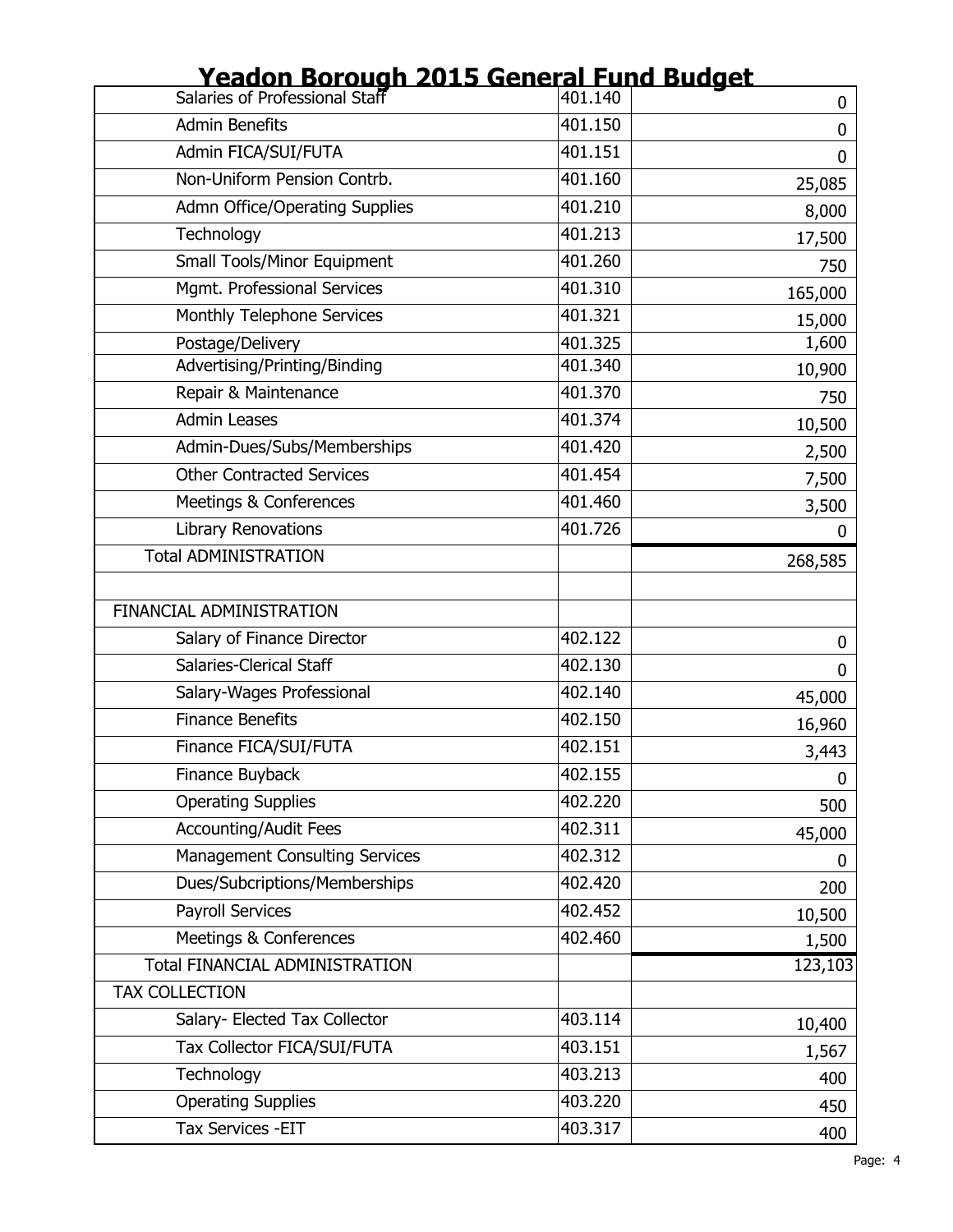| <u>I Cauvii Dolvuqii Zvij Jelicial I uliu Duuqet</u> |         |             |
|------------------------------------------------------|---------|-------------|
| Tax Services - LST                                   | 403.318 | 400         |
| <b>Telephone Services</b>                            | 403.321 | 700         |
| <b>Tax Collection-Postage</b>                        | 403.325 | 2,000       |
| Tax Collction-Printing/Binding                       | 403.340 | 1,250       |
| <b>Total TAX COLLECTION</b>                          |         | 17,567      |
| <b>LEGAL SERVICES</b>                                |         |             |
| Legal Services-General                               | 404.314 | 55,000      |
| Legal Serv.-Labor Issues                             | 404.316 | 5,000       |
| <b>Total LEGAL SERVICES</b>                          |         | 60,000      |
| <b>ENGINEER</b>                                      |         |             |
| Engineering/Arch. Services                           | 408.313 | 45,000      |
| Engineering/Arch. Services                           | 409.313 | 0           |
| Engineering/Arch.-Code                               | 413.313 | 15,500      |
| Property Maintenance Abatement                       | 413.317 | 10,000      |
| Engineering/Architectural Serv                       | 429.313 | $\Omega$    |
| <b>Total ENGINEER</b>                                |         | 70,500      |
|                                                      |         |             |
| <b>INSURANCE AND BONDING</b>                         |         |             |
| Insurance/Bonding-Legislative                        | 400.350 | 0           |
| Insurance/Bonding-Admin.                             | 401.350 | 0           |
| Insurance/Bonding-Tax Collectn                       | 403.350 | 2,200       |
| Insurance/Bonding - Borough                          | 409.350 | 21,200      |
| Insurance/Bonding - Law                              | 410.350 | 0           |
| Insurance/Bonding - Fire Dept.                       | 411.350 | 0           |
| Insurance/Bonding - Code                             | 413.350 | 0           |
| Insurance/Bonding - Public Works                     | 430.350 | $\mathbf 0$ |
| Insurance & Bonding                                  | 456.350 | 0           |
| <b>Insurance Liability</b>                           | 486.100 | 93,060      |
| <b>Business Auto</b>                                 | 486.300 | 55,000      |
| Insurance Public Off Liabiliy                        | 486.400 | 50,000      |
| <b>Insurance Police Prof Liabilit</b>                | 486.500 | 40,000      |
| Fidelity and Surety Bonds                            | 486.600 | $\bf{0}$    |
| <b>Workers Compensation</b>                          | 486.700 | 133,867     |
| Crime Coverage                                       | 486.800 | 2,770       |
| <b>Total INSURANCE AND BONDING</b>                   |         | 398,097     |
|                                                      |         |             |
|                                                      |         |             |
|                                                      |         |             |
|                                                      |         |             |
|                                                      |         |             |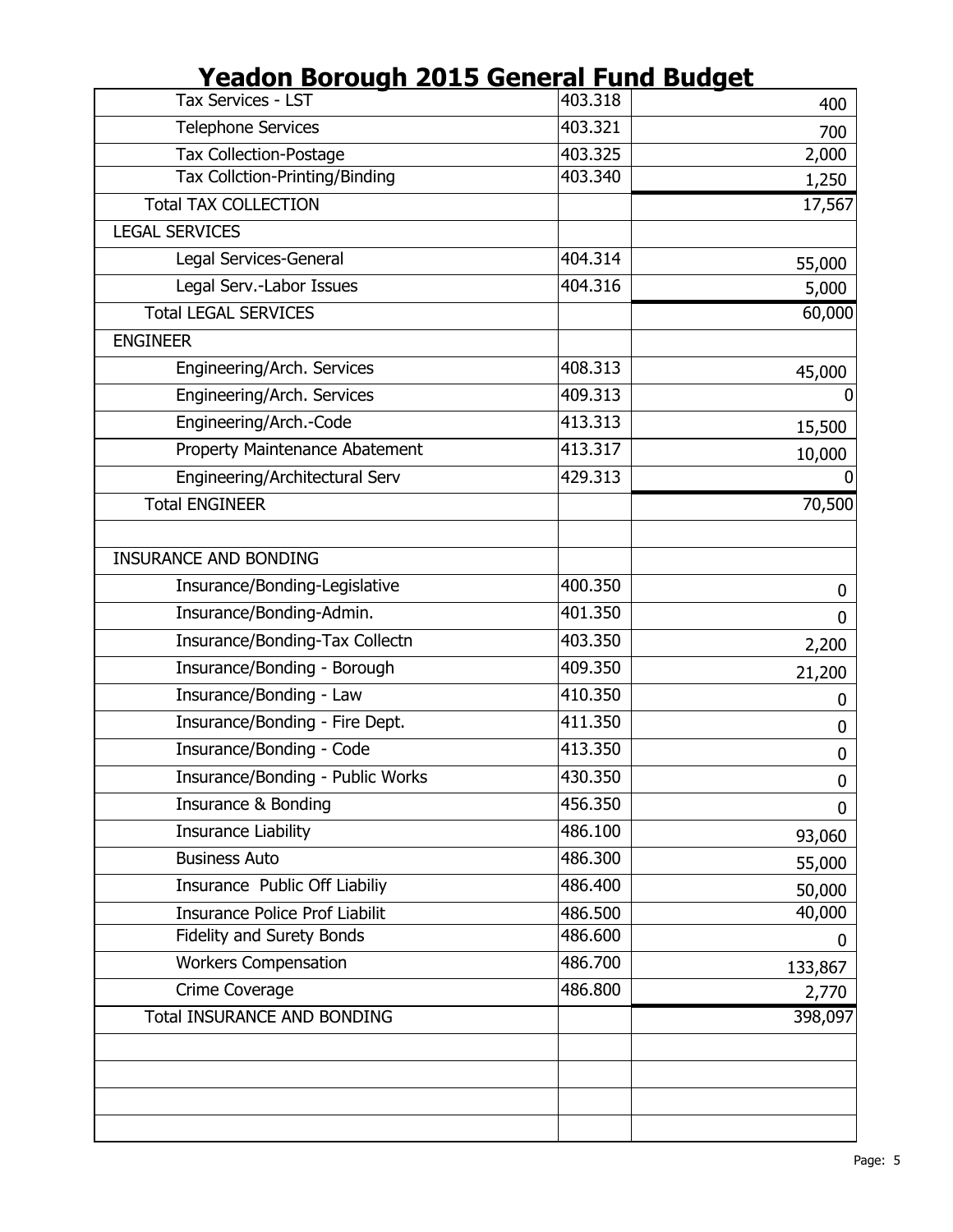| <b>BOROUGH FACILITIES</b>          |         |         |
|------------------------------------|---------|---------|
| Repair/Maintenance Supplies        | 409.250 | 10,000  |
| <b>Small Tools/Minor Equipment</b> | 409.260 | 750     |
| Electricity                        | 409.361 | 35,000  |
| Gas                                | 409.362 | 19,000  |
| Water                              | 409.366 | 5,000   |
| Repair/Maintenance Services        | 409.370 | 10,000  |
| <b>Hall Rentals</b>                | 409.383 | 5,000   |
| <b>Contracted Services</b>         | 409.450 | 60,000  |
| <b>Hydrant Service</b>             | 411.363 | 25,700  |
| <b>Total BOROUGH FACILITIES</b>    |         | 170,450 |
|                                    |         |         |
| <b>POLICE</b>                      |         |         |
| Salary of Chief of Police          | 410.122 | 107,820 |
| Salaries/Wages-Lieutenant          | 410.125 | 88,605  |
| Salary/Wage- Sgt                   | 410.131 | 255,000 |
| Salary/Wage- Officers              | 410.132 | 732,842 |
| Salary/Wage- PT Officers           | 410.133 | 130,875 |
| Salary/Wage- Parking Enforcem      | 410.134 | 39,100  |
| Overtime Wages - Officers          | 410.135 | 72,000  |
| Salary/Wage- Crossing Guards       | 410.136 | 45,540  |
| Salary/Wages-Nght Differential     | 410.137 | 49,000  |
| Police Turnkey Wages               | 410.138 | 4,300   |
| Acting in Rank                     | 410.139 | 14,000  |
| Salary/Wage- Clerical Support      | 410.140 | 50,406  |
| Police Benefits                    | 410.150 | 625,000 |
| Police FICA/SUI/FUTA               | 410.151 | 121,596 |
| <b>Post Retirement Benefits</b>    | 410.152 | 25,000  |
| Uniformed Pension Plan             | 410.160 | 235,000 |
| Salary/Wage-Disability             | 410.180 | 15,789  |
| <b>Educational Bonuses</b>         | 410.181 | 3,200   |
| <b>Buy-Back Days</b>               | 410.182 | 28,500  |
| Uniforms/Allowance                 | 410.190 | 16,950  |
| Police-Office/Operating Supp       | 410.210 | 5,645   |
| Technology                         | 410.213 | 14,000  |
| <b>Police Operating Supplies</b>   | 410.220 | 12,026  |
| Police-Vehicle Fuel                | 410.231 | 42,500  |
| Police-Small Tools/Minor Equip     | 410.260 | 13,935  |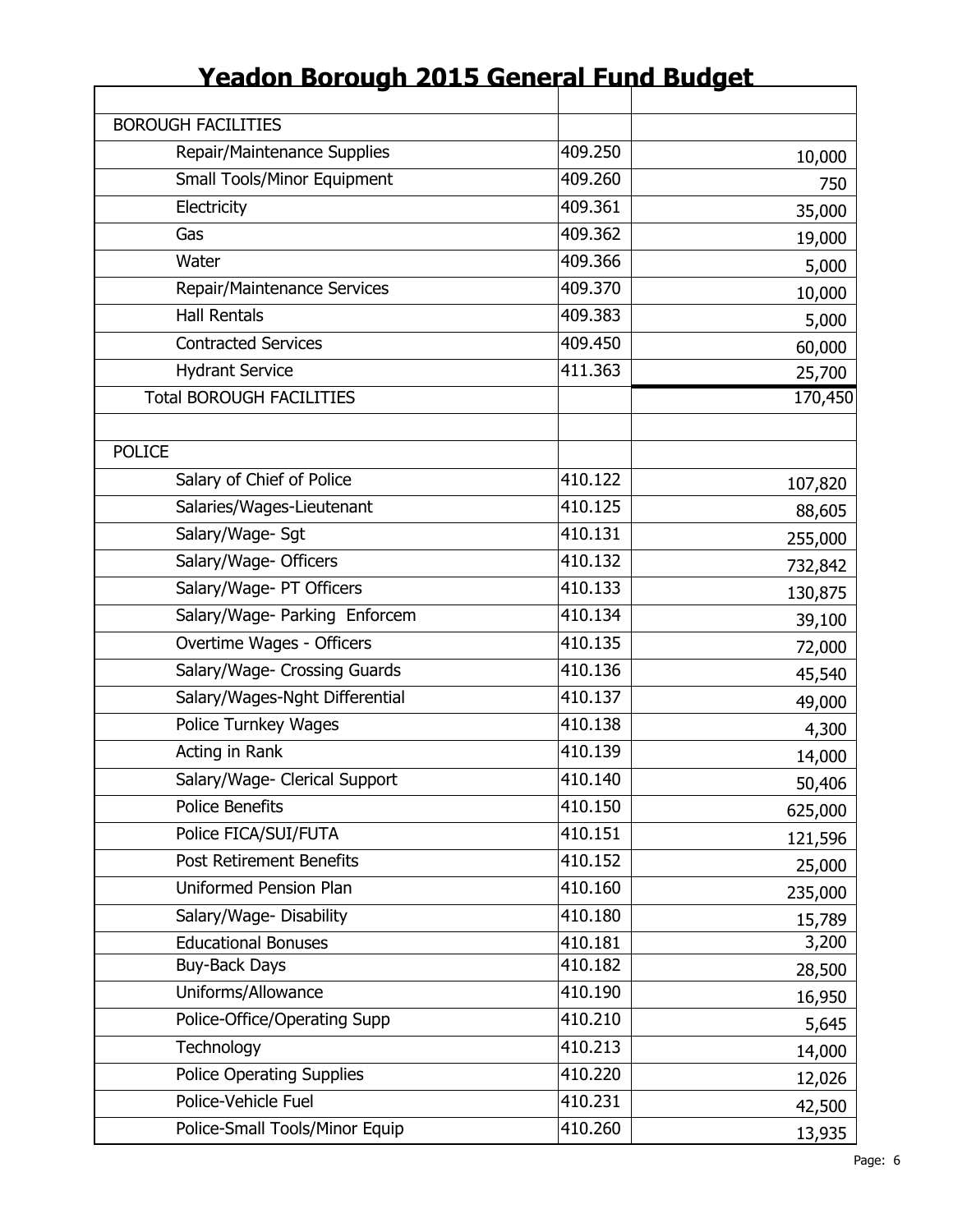| <u>readon Borough Zuis General Fund Budget</u><br>Police-Communications/Service 410.321 |         | 7,800     |
|-----------------------------------------------------------------------------------------|---------|-----------|
| Police-Communications/Equip                                                             | 410.322 | 7,156     |
| Police-Advertising                                                                      | 410.341 | 750       |
| Police-Repair & Maintenance                                                             | 410.370 | 21,000    |
| Police-Leases                                                                           | 410.374 | 6,500     |
| Police-Dues/Sub/Memberships                                                             | 410.420 | 1,398     |
| Police Dept.-Contrctd Services                                                          | 410.450 | 0         |
| <b>Animal Control Services</b>                                                          | 410.452 | 25,000    |
| Police-Mtngs/Conf./Training                                                             | 410.460 | 5,000     |
| Capital Purchase- Equipment                                                             | 410.740 | 14,716    |
| <b>Grant Expenses</b>                                                                   | 410.750 |           |
| <b>Total POLICE</b>                                                                     |         | 2,837,949 |
| <b>FIRE</b>                                                                             |         |           |
| Fire Dept.-Operating Supplies                                                           | 411.220 | 250       |
| Fire Dept.-Vehicle Fuel                                                                 | 411.232 | 15,000    |
| Fire Hose/Couplings                                                                     | 411.241 | 2,500     |
| Fire Dept.-Communications                                                               | 411.320 | 2,000     |
| Repair/Maintenance Services                                                             | 411.370 | 20,000    |
| Fire Dept.-Education/Training                                                           | 411.470 | 1,000     |
| Volunteer Fire Relief Assoc.                                                            | 411.541 | 61,000    |
| Vehicle Leasing                                                                         | 411.700 | 51,000    |
| <b>Total FIRE</b>                                                                       |         | 152,750   |
| <b>CODE ENFORCEMENT</b>                                                                 |         |           |
| Salary-Fire Marshall                                                                    | 411.120 | 50,550    |
| Salary- Dir of Code Enforcemnt                                                          | 413.122 | 35,965    |
| Salary/Wage- Professionl Staff                                                          | 413.130 | 79,080    |
| Salaries/Wages-PTInspection                                                             | 413.135 | 43,995    |
| Salary/Wages-Office Manager                                                             | 413.140 | 45,115    |
| Code Enf.-Benefits                                                                      | 413.150 | 25,000    |
| Code FICA/SUI/FUTA                                                                      | 413.151 | 19,500    |
| Code Health Buyback                                                                     | 413.155 | 10,595    |
| Code Enf. Uniforms                                                                      | 413.190 | 1,500     |
| Code Enforcement-Supplies                                                               | 413.210 | 4,500     |
| Code Enforcemnt/Vehicle Fuel                                                            | 413.231 | 7,000     |
| <b>Small Tools/Minor Equipment</b>                                                      | 413.260 | 14,500    |
| Code Enforcmnt-Telephone                                                                | 413.321 | 2,500     |
| Code Enforcement-Postage                                                                | 413.325 | 1,000     |
| Repair/Maintenance Services                                                             | 413.370 | 1,500     |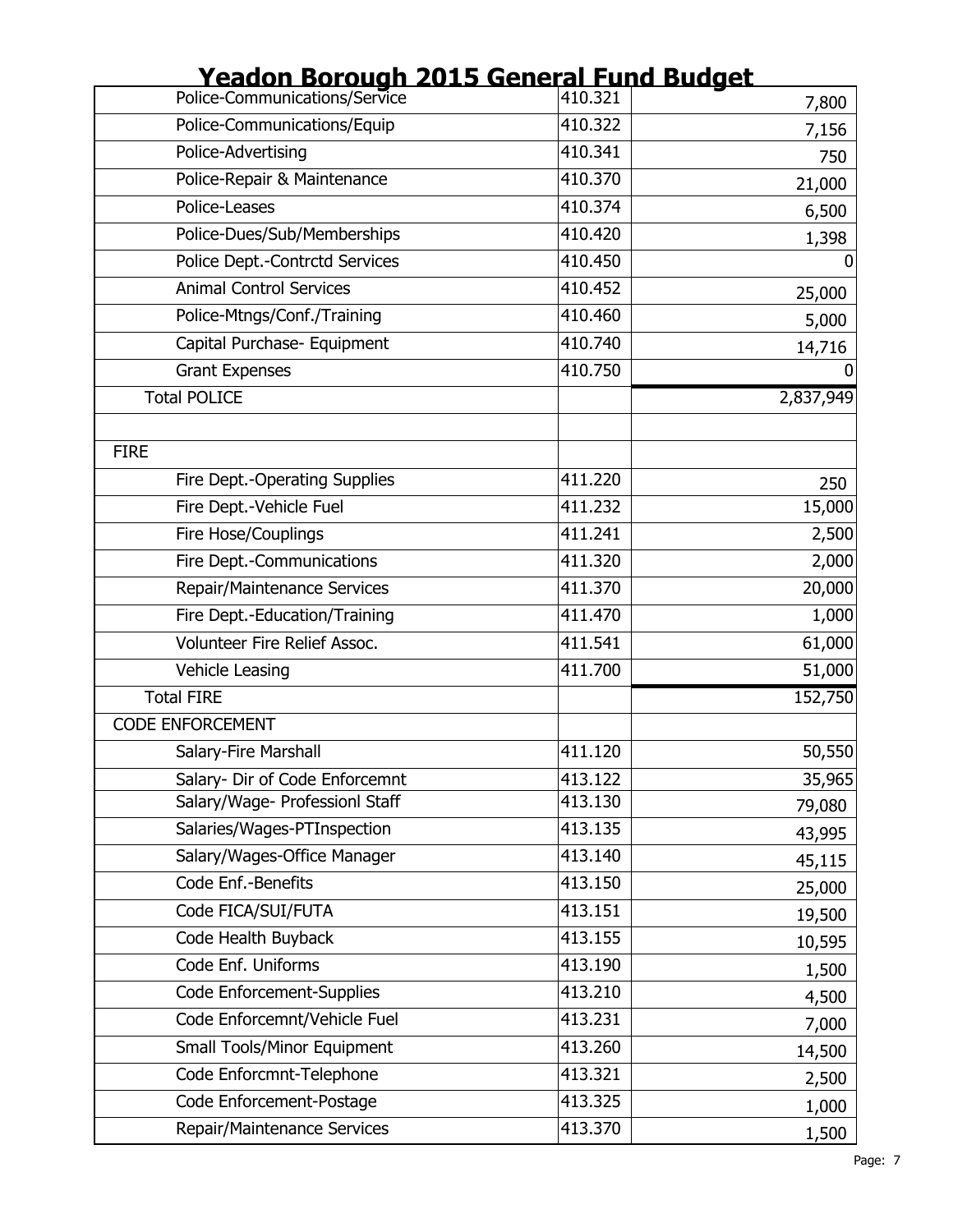| <b>Educit Burgul ZVI3 Serieral Fund Budget</b><br>Dues/Subscriptions/Memberships 413.420 |         | 600     |
|------------------------------------------------------------------------------------------|---------|---------|
| Code Enforcement-Meetings/Conf                                                           | 413.460 | 5,000   |
| PA State UCC Permit Fee                                                                  | 413.465 | 2,000   |
| <b>Certification &amp; Testing</b>                                                       | 413.470 | 1,500   |
| <b>Codes &amp; Technical Publications</b>                                                | 413.475 | 1,400   |
| <b>Total CODE ENFORCEMENT</b>                                                            |         | 352,800 |
| EMERGENCY MANAGEMENT/TOWN WATCH                                                          |         |         |
| Salarie/Wages Part Time Insp.                                                            | 415.135 | 13,500  |
| Emerg. Mgmt. FICA/SUI/FUTA                                                               | 415.151 | 1,035   |
| <b>Emergency Mgmt-Uniforms</b>                                                           | 415.190 | 500     |
| <b>Emergency Mgmt Supplies/Equip</b>                                                     | 415.220 | 3,000   |
| Emerg. Mgmt. Vehicle Fuel                                                                | 415.231 | 1,200   |
| <b>Small Tools/Minor Equipment</b>                                                       | 415.260 | 2,000   |
| <b>Emergency Mgmnt Communication</b>                                                     | 415.320 | 1,500   |
| Postage                                                                                  | 415.325 | 100     |
| Advertising/Printing/Binding                                                             | 415.340 | 400     |
| Emer. Mgmt-Dues/Sub/Membrshp                                                             | 415.420 | 500     |
| Emerg Mgmt-Seminars/Conf.                                                                | 415.460 | 500     |
| <b>Volunteer Incentive</b>                                                               | 415.461 | 25,000  |
| <b>Emergency Fund</b>                                                                    | 415.462 | 500     |
| Total EMERGENCY MANAGEMENT/TOWN WATCH                                                    |         | 49,735  |
| HIGHWAY MAINTENANCE/GENERAL SERVICES                                                     |         |         |
| <b>Operating Supplies</b>                                                                | 427.220 | 500     |
| <b>Operating Supplies</b>                                                                | 429.220 | 100     |
| Salary/Wage- Labor FT                                                                    | 430.140 | 115,990 |
| Salaries-Public Works Overtime                                                           | 430.145 | 6,000   |
| Pub Wrks Benefits                                                                        | 430.150 | 60,000  |
| Public Works FICA/SUI/FUTA                                                               | 430.151 | 9,335   |
| Non Uniformed Pension Contrib                                                            | 430.165 | 50,170  |
| Pub Wrks Uniforms/Allowance                                                              | 430.190 | 1,400   |
| Tecnology                                                                                | 430.213 | 750     |
| <b>Pub Wrks Operating Supplies</b>                                                       | 430.220 | 2,500   |
| Public Works-Vehicle Fuel                                                                | 430.231 | 25,000  |
| Safety Items                                                                             | 430.242 | 1,500   |
| Repairs & Maint-Facility                                                                 | 430.250 | 2,000   |
| Pub Wrks Sm. Tools/Minor                                                                 | 430.260 | 0       |
| <b>Public Works-Communications</b>                                                       | 430.320 | 8,000   |
| Pub Wrks-Dues/Subs/Membr                                                                 | 430.420 | 100     |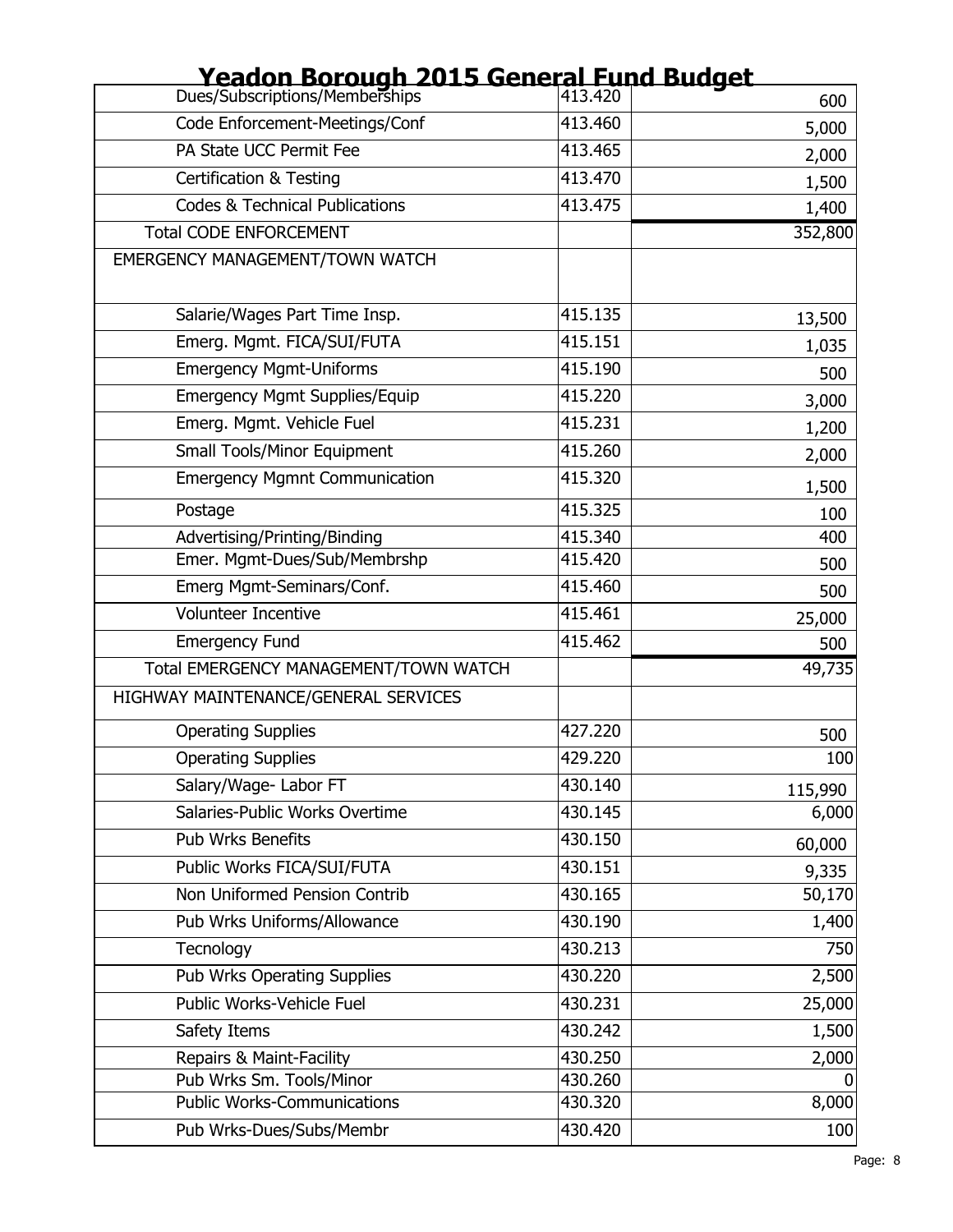| Yeadon Borough 2015 General Fund Budget    |         |                |
|--------------------------------------------|---------|----------------|
| <b>Contracted Services</b>                 | 430.450 | 3,000          |
| Meetings/Conferences                       | 430.460 | 300            |
| <b>Operating Supplies</b>                  | 432.220 | 14,000         |
| <b>Small Tools/Minor Equipment</b>         | 432.260 | 750            |
| <b>Operating Supplies</b>                  | 433.220 | 3,500          |
| Meter and Meter Parts                      | 433.240 | 2,000          |
| Repair/Maintenance Services                | 433.250 | 0              |
| Repair/Maintenance                         | 433.370 | $\overline{0}$ |
| Electricity- Street Lighting               | 434.361 | 500            |
| <b>Contracted Services</b>                 | 434.450 | 1,000          |
| Storm Sewer- Maint & Educ                  | 436.370 | 2,500          |
| <b>Small Tools/Minor Equipment</b>         | 437.260 | 500            |
| Repair/Maintenance Services                | 437.370 | 12,000         |
| Repair/Maintenance Services                | 438.370 | 5,000          |
| Total HIGHWAY MAINTENANCE/GENERAL SERVICES |         | 328,395        |
| RECREATION/YOUTH DEVELOPMENT/PARKS         |         |                |
| <b>Recreation Salaries</b>                 | 452.140 | 18,200         |
| <b>Recreation Benefits</b>                 | 452.150 | 900            |
| Recreation FICA/SUI/FUTA                   | 452.151 | 1,395          |
| <b>Operating Supplies</b>                  | 452.210 | 9,000          |
| Recreation-Prgrm. Dvlp/Support             | 452.220 | 5,000          |
| Flag Day                                   | 452.221 | 9,000          |
| Elm Street Project                         | 452.222 | 13,000         |
| <b>Community Programs-Contrib</b>          | 452.541 | 25,000         |
| <b>Operating Supplies</b>                  | 454.220 | 15,000         |
| <b>Small Tools/Minor Equipment</b>         | 454.260 | 1,000          |
| Parks-Repair/Maintnance Serv               | 454.370 | 1,000          |
| Total RECREATION/YOUTH DEVELOPMENT/PARKS   |         | 98,495         |
|                                            |         |                |
| <b>SPECIAL EVENTS</b>                      |         |                |
| Special Evnts-Suppl/Materials              | 457.220 | 500            |
| <b>Total SPECIAL EVENTS</b>                |         | 500            |
| <b>LIBRARY</b>                             |         |                |
| Salary of Library Director                 | 456.122 | 53,430         |
| Salary/Wages-Library Personnel             | 456.130 | 169,098        |
| Library-Benefits                           | 456.150 | 57,860         |
| Library FICA/SUI/FUTA                      | 456.151 | 17,025         |